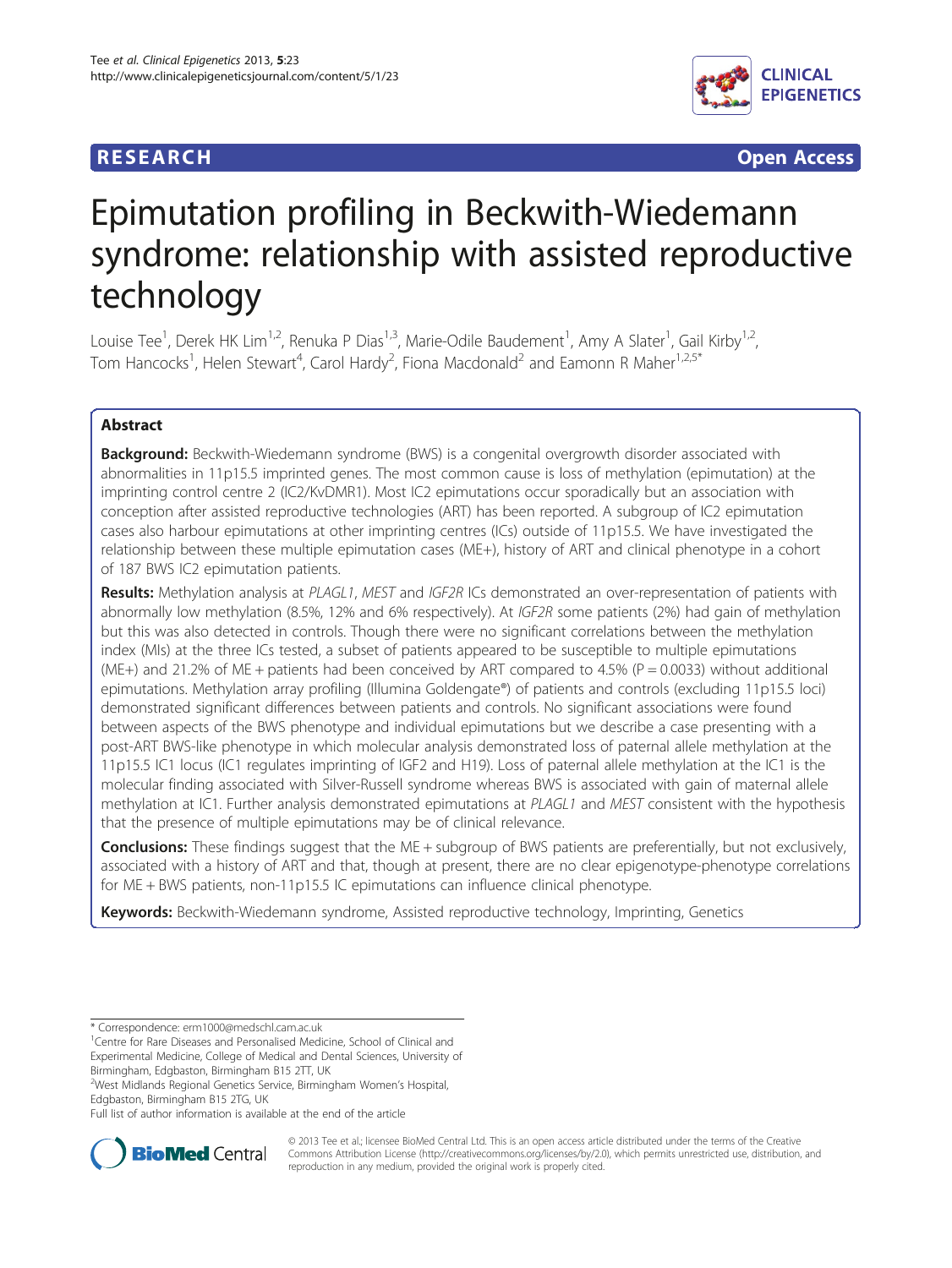## Background

Genomic imprinting is a form of epigenetic control of gene expression in which one allele of a gene is preferentially expressed according to the parent-of-origin of the allele [\[1](#page-8-0)]. Only a minority of human genes (approximately 100) are imprinted but many of those identified to date have been implicated in prenatal growth and development [[2,3\]](#page-8-0). A notable feature of imprinted genes is that they tend to be found in clusters and not randomly distributed across the genome. A number of different mechanisms (for example, DNA methylation, chromatin modification and expression of large noncoding RNAs) have been implicated in the establishment and maintenance of genomic imprinting and a key role is played by imprinting control centres (ICs), which may regulate the imprinting of several genes [[1](#page-8-0)]. ICs are often coincident with differentially methylated regions (DMRs) at which the methylation status of the CpG islands differ according to the parent-of-origin. Deletion or abnormal methylation (an epimutation) at these sites may cause abnormal imprinting within the imprinted gene cluster. For example, gain of methylation (GOM) at the normally unmethylated maternal allele of the chromosome 11p15.5 IC1 DMR is associated with bi-allelic expression of the paternally expressed growth promoter IGF2 and is associated with the Beckwith-Wiedemann congenital overgrowth syndrome (BWS) [[4\]](#page-8-0). In contrast, loss of methylation (LOM) of the paternal allele at the same IC is associated with loss of paternal allele IGF2 expression and the phenotype of Silver-Russell syndrome (SRS), which is characterised by pre- and postnatal growth restriction [\[5](#page-8-0)].

Epimutations at the IC1 DMR occur in 5 to 10% of children with BWS but a more common cause of this disorder is loss of maternal allele methylation at a DMR (KvDMR1) associated with a second 11p15.5 IC (IC2). Thus, IC2 epimutations account for approximately 50% of all cases of BWS [\[6](#page-8-0)]. IC2 epimutations are associated with loss of expression of the imprinted maternally expressed growth suppressor CDKN1C (loss of function mutations in this gene can also cause BWS). Interestingly, a subset of BWS patients with IC2 epimutations also harbour epimutations at other imprinted gene cluster DMRs outside of 11p15.5 (for example, PLAGL1 and MEST (PEG1) on chromosomes 6 and 7 respectively) [[7,8\]](#page-8-0). The clinical consequences and aetiology of these multiple epimutations are mostly unclear, though in a minority of cases a rare genetic cause may be identified and in others there is an association with a history of conception by assisted reproductive technology (ART) [[9-11](#page-8-0)]. To further investigate the potential significance of multiple epimutation epigenotypes we undertook methylation assays and epigenotype-phenotype correlations in patients with BWS and IC2 epimutations, paying

particular attention to possible associations between epimutations and ART.

## **Methods**

#### **Patients**

Children and adults  $(n = 187)$  with a clinical and molecular diagnosis of BWS were studied for methylation status at one or more imprinted loci outside 11p15.5 (PLAGL1, MEST and IGF2R DMRs). Clinical information was collected using a standard questionnaire. Fourteen patients had been conceived after ART by in vitro fertilization (IVF) or intracytoplasmic sperm injection (ICSI). Written informed consent was obtained and ethical approval was obtained from South Birmingham Research Ethics committee.

#### Molecular analysis

DNA was extracted from peripheral blood lymphocytes by standard procedures. Previously all BWS patients had been shown to have loss of methylation at KvDMR1 (11p15.5 IC2) without evidence of uniparental disomy or copy number abnormalities by methylation-specific-multiplex ligation-dependent probe amplification for genetic disease and genomic imprinting research (MS-MLPA) analysis (MRC-Holland, Amsterdam, The Netherlands). Anonymised DNA samples from healthy individuals without an imprinting disorder were used as controls for the methylation studies. Grandparental origin of the maternally transmitted IC2 region was established by genotyping microsatellite polymorphisms (TH, D11S1318 and D11S1984) as described previously [[12](#page-8-0)].

#### Methylation at PLAG1, MEST and IGF2R DMRs

For differential digestion of DNA for methylation analysis, 0.5 ug of genomic DNA was treated using the Epitect Methyl DNA Restriction Kit (SA Biosciences, Qiagen Ltd, West Sussex, UK 335451) as per instructions. Predesigned qPCR assays for MEST (SA Biosciences, MePH10851) and PLAGL1 (SA Biosciences, MePH285522- 1A) were used. For the CpG island in intron 2 of IGF2R, a custom quantitative PCR (qPCR) assay was designed by SA Biosciences. Real-time PCR was performed on the BioRad iCycler thermal cycler using the SensiMix Sybr with fluorescein kit (Bioline, London, UK, QT615-02) conditions as per SA Biosciences protocol.

Data analysis was performed using software supplied on the SA Biosciences website, whereby control values obtained from the real-time PCRs were pasted into an Excel®-based template. The template automatically calculated and reported the percentage of DNA hypermethylated and unmethylated fractions. To establish normal ranges and therefore, a level at which LOM could be assumed for each of the assays tested, a series of normal control samples were run. Methylation index (MI,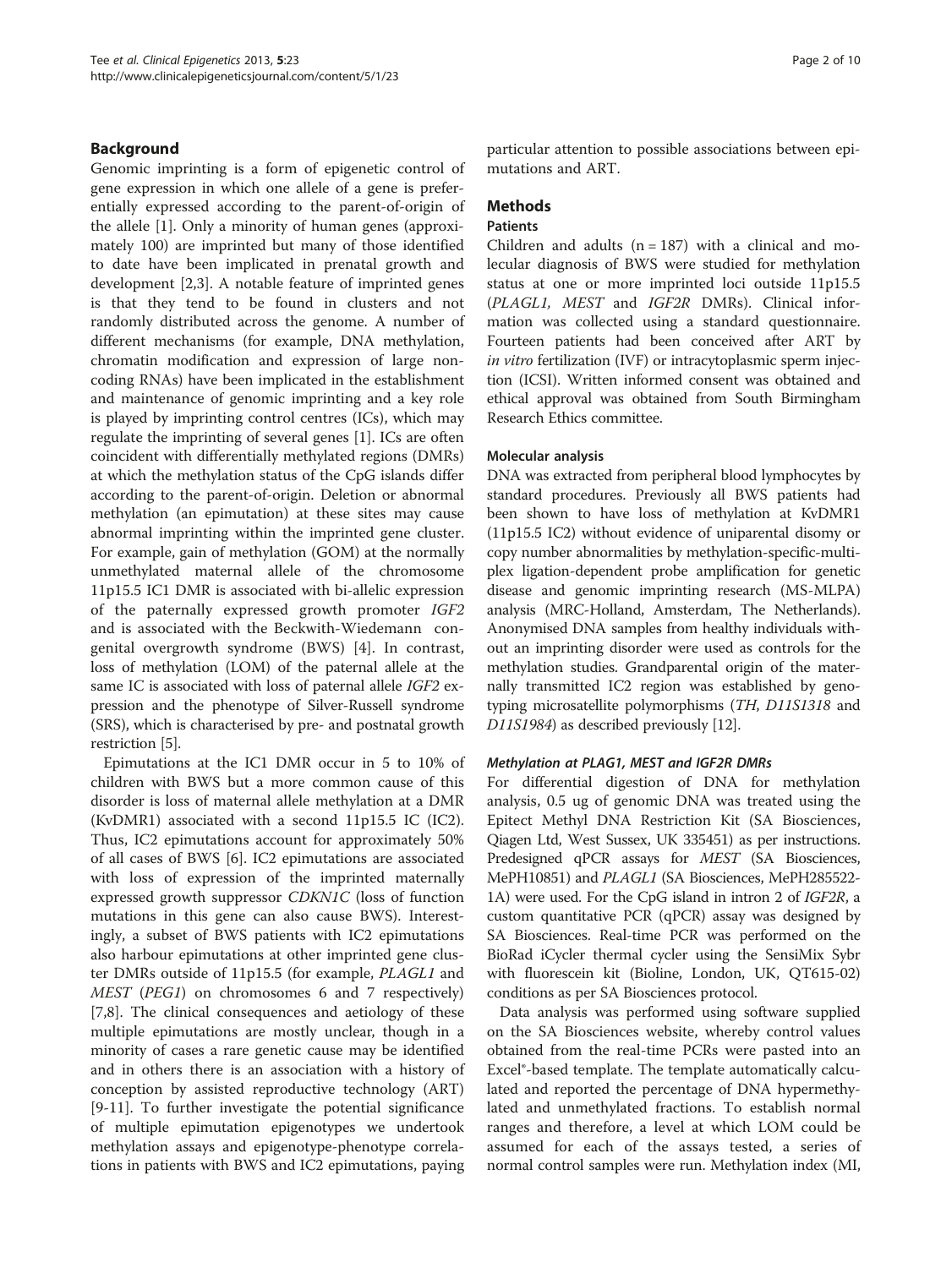<span id="page-2-0"></span>percentage hypermethylation) values obtained were used for calculations. For PLAGL1 DMR MI results were obtained for 20 control samples. The average MI was 47.33% and the range was 36.38 to 55.08% with SD of 4.91. Three times the SD from the average MI included all control values and set the lower threshold for LOM at 32.6%. For MEST DMR results were obtained for 11 control samples. The average MI was 47.83%, range was 32.54 to 55.48% and SD 7.73%. Two times the SD from the average MI included all control values and set the lower threshold for LOM at 32.37%. For IGF2R DMR results were obtained for 13 control samples. The median MI was 50.3% and the average MI was 57.05% with a range of 41.1 to 97.7%. D'Agostino-Pearson testing for normality of the distribution rejected normality due to an outlier value of 97.7%. Excluding the outlier, the median was 50.15%, mean 53.66% (range 41.1 to 74.99) and SD was 9.5%. Two times the SD from the mean MI set the lower threshold for LOM at 34.66%.

Limited amounts of available DNA meant that it was not possible to obtain a methylation index (MI) for each of the three tested loci in all patients. A value for the MI  $\geq$ 1 locus was obtained for 187 patients but MI values at all three loci were obtained for only 150 samples (11 samples failed for PLAGL1 MI (5 for both PLAGL1 and IGF2R DMRs): 20 failed for MEST DMR (9 for both MEST and IGF2R DMRs) and 6 samples failed for IGF2R DMR only).

#### Illumina Goldengate methylation analysis

DNA samples of 0.5 μg were treated with sodium bisulphite using the EZ DNA methylation Gold kit (Zymo Research, Irvine, USA), and the bisulphite-treated DNA was applied to an Illumina bead array (10) using the Illumina Goldengate Methylation Cancer Panel ([http://support.illumina.com/](http://support.illumina.com/downloads/goldengate_methylation_cancer_panel_product_files.ilmn) [downloads/goldengate\\_methylation\\_cancer\\_panel\\_product\\_](http://support.illumina.com/downloads/goldengate_methylation_cancer_panel_product_files.ilmn) [files.ilmn\)](http://support.illumina.com/downloads/goldengate_methylation_cancer_panel_product_files.ilmn) (performed at the Wellcome Trust Centre for Human Genetics, University of Oxford, UK), which has been described and validated previously [\[13\]](#page-8-0). Hierarchical cluster analysis was performed using Illumina BeadStudio software ([http://res.illumina.com/documents/products/data](http://res.illumina.com/documents/products/datasheets/datasheet_beadstudio.pdf)[sheets/datasheet\\_beadstudio.pdf](http://res.illumina.com/documents/products/datasheets/datasheet_beadstudio.pdf)) with the Euclidean algorithm (see [http://res.illumina.com/documents/products/](http://res.illumina.com/documents/products/technotes/technote_beadstudio_normalization.pdf) [technotes/technote\\_beadstudio\\_normalization.pdf](http://res.illumina.com/documents/products/technotes/technote_beadstudio_normalization.pdf)) and used to create heatmaps and associated dendrograms.

#### Results

## Methylation at PLAGL1, MEST and IGF2R DMRs in patients with BWS and 11p15.5 IC2 epimutations

Mean  $(+$  SD) MI at the *PLAGL1* DMR was  $47\% \pm 10.56$ (median 50%, range 0.0055 to 67.13) in BWS patients with IC2 epimutations ( $n = 176$ ). In comparison to normal controls  $(n = 20)$ , there was an over-representation of low MIs in patient samples (Figure 1A) and the distribution of PLAGL1 DMR MIs did not conform to a



normal distribution (D'Agostino-Pearson test for normal distribution rejected at  $P < 0.0001$ ; coefficient of skewness,  $P < 0.0001$ ). Thus, 15 (8.5%) patients had an abnormally low MI (MI <33%) at the *PLAGL1* DMR (median 20.2%, range 0.6 to 32.6%).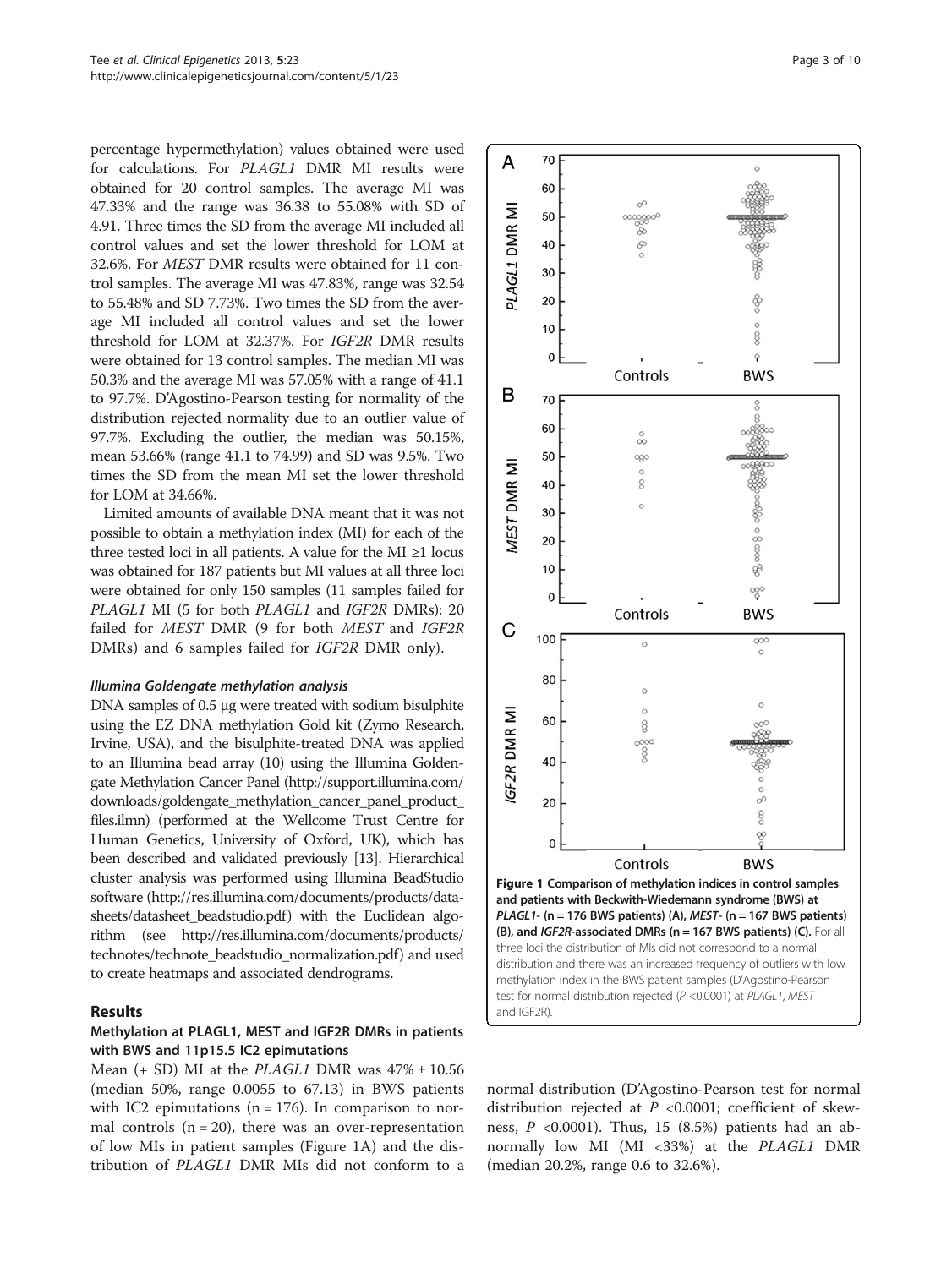Mean  $(+ SD)$  MI at the *MEST* (also known as *PEG1*) DMR was 46.4% + 12.54 (median 50%, range 0.0012 to 99.76) in BWS patients with IC2 epimutations ( $n = 167$ ). In comparison to normal controls  $(n = 11)$ , there was over-representation of low MIs in patient samples (Figure [1B](#page-2-0)) and the distribution of MEST DMR MIs did not conform to a normal distribution (D'Agostino-Pearson test for normal distribution rejected at  $P < 0.0001$ ) with significant evidence of kurtosis (coefficient of kurtosis 9.016;  $P < 0.0001$ ) (see Figure [1](#page-2-0)B). Twenty of the BWS patients (12%) who were successfully tested had an abnormally low MI (MI <31%) at the MEST DMR (median MI 14.3%, range 0.7 to 30.8%).

Mean  $(+$  SD) MI at the *IGF2R* DMR was  $45.7\% + 12.98$ (median 50%, range 0.0072 to 69.37) in BWS patients with IC2 epimutations  $(n = 167)$ . IGF2 DMR MI was measured in 13 control samples. The distribution of IGF2R DMR MIs did not conform to a normal distribution (D'Agostino-Pearson test for normal distribution rejected at P <0.0001; coefficient of skewness -1.815; P <0.0001) (see Figure [1](#page-2-0)C). However, unlike the PLAGL1 and MEST DMR MIs, both low and high MIs were detected: 10 patients (6%) had loss of methylation (MI <31%) at the IGF2R DMR (median 12.3%, range 0.1 to 26.8%) and 4 patients (2%) had increased methylation (MI >90%) (median 99.5%, range 93.9 to 99.8%), although an individual with high methylation was also detected in control samples.

Though there were was no significant correlations between the MIs at the PLAGL1, MEST and IGF2R DMRs (Spearman rank correlation analysis), a subset of patients with BWS appeared to be susceptible to multiple epimutations. Thus, of the cases for whom data were available at all three non-11p15.5 IC DMRs, 81.7% did not have hypomethylation at the three tested loci, 12.4% had hypomethylation at one locus, 3.9% at two loci and 2% had hypomethylation at all three IC DMRs tested. Thus the frequency of hypomethylation at MEST and/or IGF2R1 DMRs was higher in those with than those without PLAGL1 DMR hypomethylation (41.6% versus 10.5%;  $P = 0.009$ ). Similarly the frequency of hypomethylation at PLAGL1 and/or IGF2R1 DMRs was higher in those with than those without MEST DMR hypomethylation (55.6% versus 7.4%;  $P = 0.00003$ ) and the frequency of hypomethylation at PLAGL1 and/or MEST DMRs was higher in those with than those without IGF2R DMR hypomethylation (70% versus 13.3%;  $P = 0.00016$ .

## Multiple epimutation epigenotype and assisted reproductive technologies

Of 187 BWS patients tested for additional epimutations, 14 had been conceived by ART: 7 of 33 BWS patients (21.2%) with LOM at one or more of the tested DMRs (PLAGL1, MEST and IGF2R) had been conceived by IVF or ICSI compared to 7 of 154 (4.5%)  $(P = 0.0033)$  without evidence of LOM at one or more of the tested DMRs. Thus 50% (7 of 14) of BWS patients with an IC2 epimutation, who were conceived after ART, displayed a multiple epimutation epigenotype compared to 15% (26/ 173) of naturally conceived patients. Of the 14 ART cases, 9 were conceived by IVF and 5 by ICSI: 5 of 9 patients conceived by IVF and 2 of 5 patients conceived by ICSI had a multiple epimutation epigenotype  $(P = 1.0)$ . None of the four BWS patients with increased methylation at the IGF2R DMR were conceived by IVF or ICSI and none demonstrated LOM at PLAGL1 or MEST DMRs.

## ART and multiple epimutation genotype and clinical phenotype

The frequencies of specific clinical features among the cohort of individuals with BWS and IC2 epimutations were: macroglossia (94%), ear creases or pits (80%), neonatal hypoglycaemia (58%), facial naevus flammeus (54%), exomphalos (52%), umbilical hernia (34.8%), hemihypertrophy (28%), cardiovascular abnormality (18%), prenatal pre-eclampsia (15%), developmental delay (9%) and cleft palate (2%). Only one patient had developed an embryonal tumour (a hepatoblastoma). No significant associations were detected between the frequency of any of these specific clinical features and the presence of multiple epimutations (loss of methylation at PLAGL1, MEST or IGF2R DMRs).

Comparison of gestation-adjusted birth weight SD from mean in patients with  $(+1.4 \pm 1.47 \text{ (mean } \pm \text{ SD});$ range  $-2.19$  to  $+3.31$ ) and without  $(+1.31 \pm 1.32; -3.56)$ to +4.75) multiple epimutations demonstrated no significant difference ( $t = -0.26$ ,  $P = 0.8$ ). There were no significant correlations between mean gestation-adjusted birth weight SD and MI index at *PLAGL1* (Spearman's coefficient of rank correlation (rho) =  $0.084$ ;  $P = 0.37$ ), MEST  $(rho = -0.037; P = 0.7)$  and *IGF2R* (rho = -0.083;  $P = 0.38$ ).

## Methylation profiling by Illumina Goldengate CpG methylation assay

The Illumina GoldenGate Methylation Cancer Panel I array provides quantitative CpG methylation data at 1,505 individual CpG dinucleotides associated with 807 human genes. This platform was used to profile the peripheral blood methylation patterns of BWS patients and controls. We initially excluded 638 CpG sites from further analysis because (a) they were on the X chromosome genes or were in the 11p15.5-imprinted gene cluster and (b) the CpG methylation results were poorly replicated in controls (>10% methylation difference) (see Additional file [1](#page-7-0): Table S1). Euclidean cluster analysis was performed for (a) all imprinted CpG sites that mapped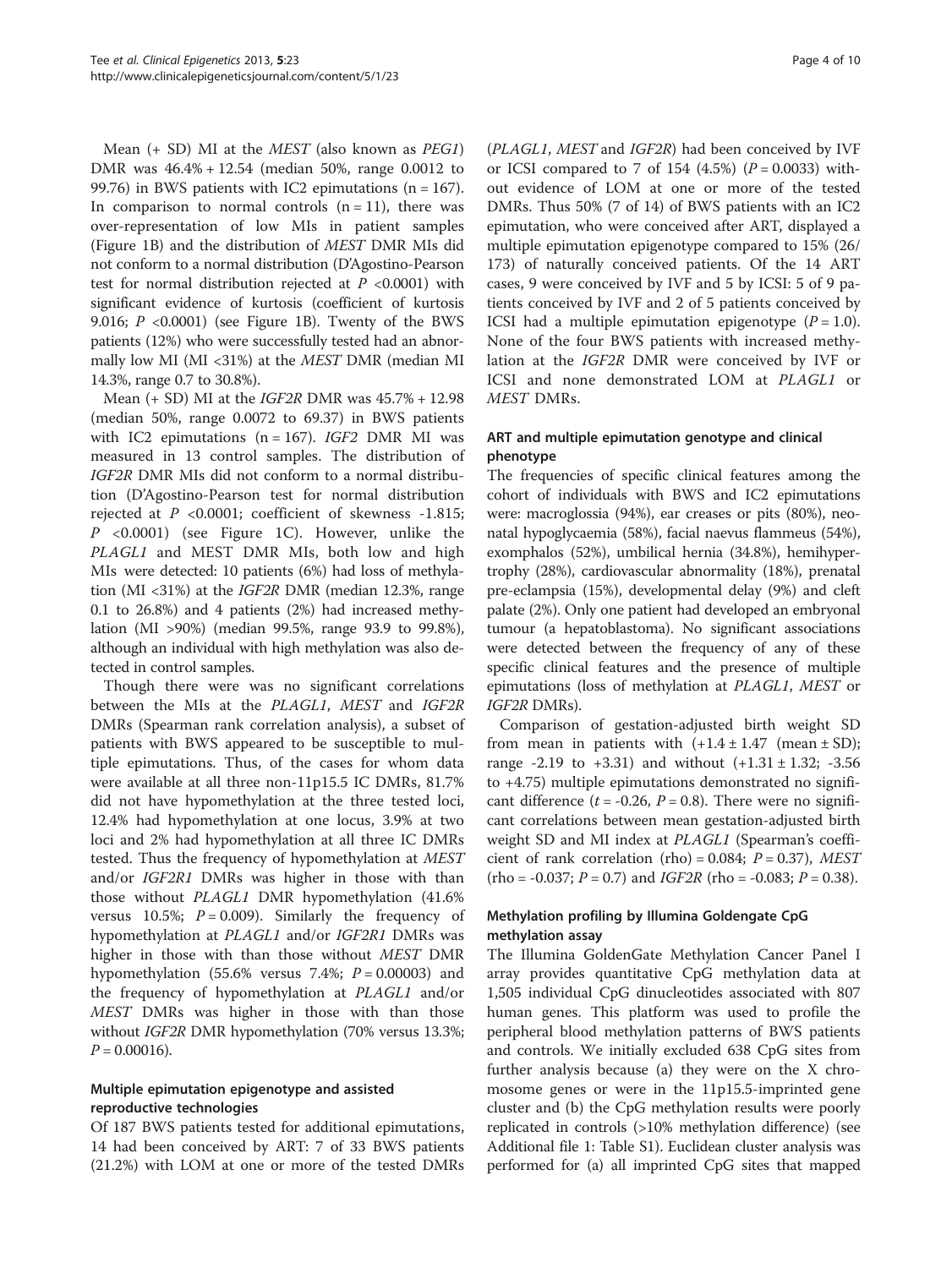outside 11p15.5 ( $n = 53$ ) and (b) all non-imprinted CpG sites  $(n = 865)$ . Analysis of the imprinted gene CpG methylation data for BWS patients and controls demonstrated two principal clusters (Figure [2](#page-6-0)A and Additional file [2](#page-7-0): Figure S1). Cluster 1 contained 23 BWS patients and one control whereas cluster 2 contained 27 BWS patients and 15 controls  $(P = 0.0058)$ . The four BWS patients whose methylation profile was most different to the control samples were all conceived by ART. However, of the 10 BWS patients who had been conceived by ART, 5 were in cluster 1 and 5 in cluster 2, and overall there was no significant association between ART and the non-11p15.5-imprinted gene methylation profile. Significant clustering of controls versus BWS was seen when non-imprinted CpG sites were analysed  $(P = 0.0402)$ (Figure [2B](#page-6-0) and Additional file [2](#page-7-0): Figure S2) but there were no significant differences between ART-conceived and naturally conceived BWS patients at non-imprinted CpG sites  $(P = 0.3308)$ . Details of the absolute MI for each CpG analysed for clustering analysis are given in Additional file [1](#page-7-0): Table S1.

#### Grandparental origin of IC2 epimutations

We investigated the grandpaternal origin of the maternally inherited IC2 region in individuals with loss of methylation at IC2. A bias in the grandpaternal origin would provide clues to the possible mechanism for loss of IC2 methylation. The grandparental origin of the maternal KvDMR1 allele that had lost the correct methylation imprint was determined in 10 patients by genotyping with closely linked microsatellite markers. In seven patients the maternally inherited IC2 allele had been derived from the maternal grandmother and in three patients from the maternal grandfather. There was no significant association between the grandparental origin and presence or absence of additional epimutations at *PLAGL1*, *MEST* or *IGF2R* DMRs  $(P = 1.0)$  or a history of IVF/ICSI  $(P = 1.0)$ .

#### IC1 hypomethylation in BWS: case report

The proband is a male child born at 41 weeks gestation following an ICSI conception. Birth weight was on the 25th centile and no neonatal hypoglycaemia was reported. However, at age 5 weeks he presented to hospital with a history of breathing problems with breathholding spells and apnoea. Otolaryngological assessment identified severe macroglossia as contributing to his apnoea and he required a tracheostomy at age 2 months. A referral for clinical genetics assessment was made and clinical examination identified severe macroglossia, postnatal overgrowth (75th centile for weight and 91st centile for head circumference at age 16 weeks, and subsequently 91st centile for weight at age 2 years and 99th centile for weight, 95th centile for head circumference and just below 50th centile for height at age 4 years), ear lobe creases, facial naevus flammeus, umbilical hernia and discrepancy in leg size. No organomegaly was detected on ultrasound scans or normal echocardiogram. A clinical diagnosis of BWS was made and MS-MLPA analysis (MRC Holland) was performed to look for epimutations associated with BWS (IC2 (KvDMR1) loss of methylation or IC1 (H19-IGF2 DMR) hypermethylation). Unexpectedly, IC1 (H19-IGF2 DMR) hypomethylation was detected. No chromosomal copy number abnormalities were detected. In view of the discrepancy between the clinical phenotype of BWS and the molecular findings of SRS, additional methylation analysis was performed at the PLAGL1 and MEST DMRs and loss of methylation was detected at both loci.

## **Discussion**

We profiled a large series of patients with BWS and an IC2/KvDMR1 epimutation to identify additional epimutations at DMRs outside of 11p15.5. We found that the multiple epimutation epigenotype (ME+) occurred in a subset of patients and was associated with a history of ART. However, the multiple epimutation epigenotype was not restricted to ART-conceived patients and was also found in a subset of non-ART BWS patients with IC2 epimutations. Imprinted gene cluster DMRs may act as boundary elements and/or regulate the expression of imprinted non-coding RNAs (for example, H19, KCN1OT and Air) and the methylation status of the DMR is critical to their normal function. For example, the insulating CTCF zinc finger protein normally binds to the unmethylated maternal allele of IC1 (H19) DMR on 11p1.5.5, enabling downstream enhancers to preferentially interact with the H19 promoter. Methylation of the DMR on the paternal allele (containing the CTCF binding region) prevents CTCF binding and allows the enhancers to interact with the IGF2 promoter instead [[14,15](#page-8-0)]. Conversely, loss of IC1 methylation on the paternal allele (as seen in SRS) is associated with loss of paternal allele IGF2 expression [[5\]](#page-8-0).

Most cases of imprinting disorders associated with a DMR epimutation occur sporadically. In a few cases, apparent epimutations result from a deletion or mutation in the IC (that is, an *in cis* mechanism) and some cases can occur via trans-mechanism leading to abnormal DNA methylation, often at multiple imprinted loci. Thus, patients with mutations in ZFP57 (which is involved in the establishment and maintenance of genomic imprinting) presenting with prenatal growth failure and transient neonatal diabetes mellitus (TNDM, OMIM 601410) showed loss of maternal methylation at the PLAGL1 DMR and variable loss of maternal methylation at GRB10, PEG3, NESPAS and MEST [[16](#page-8-0)]. Overall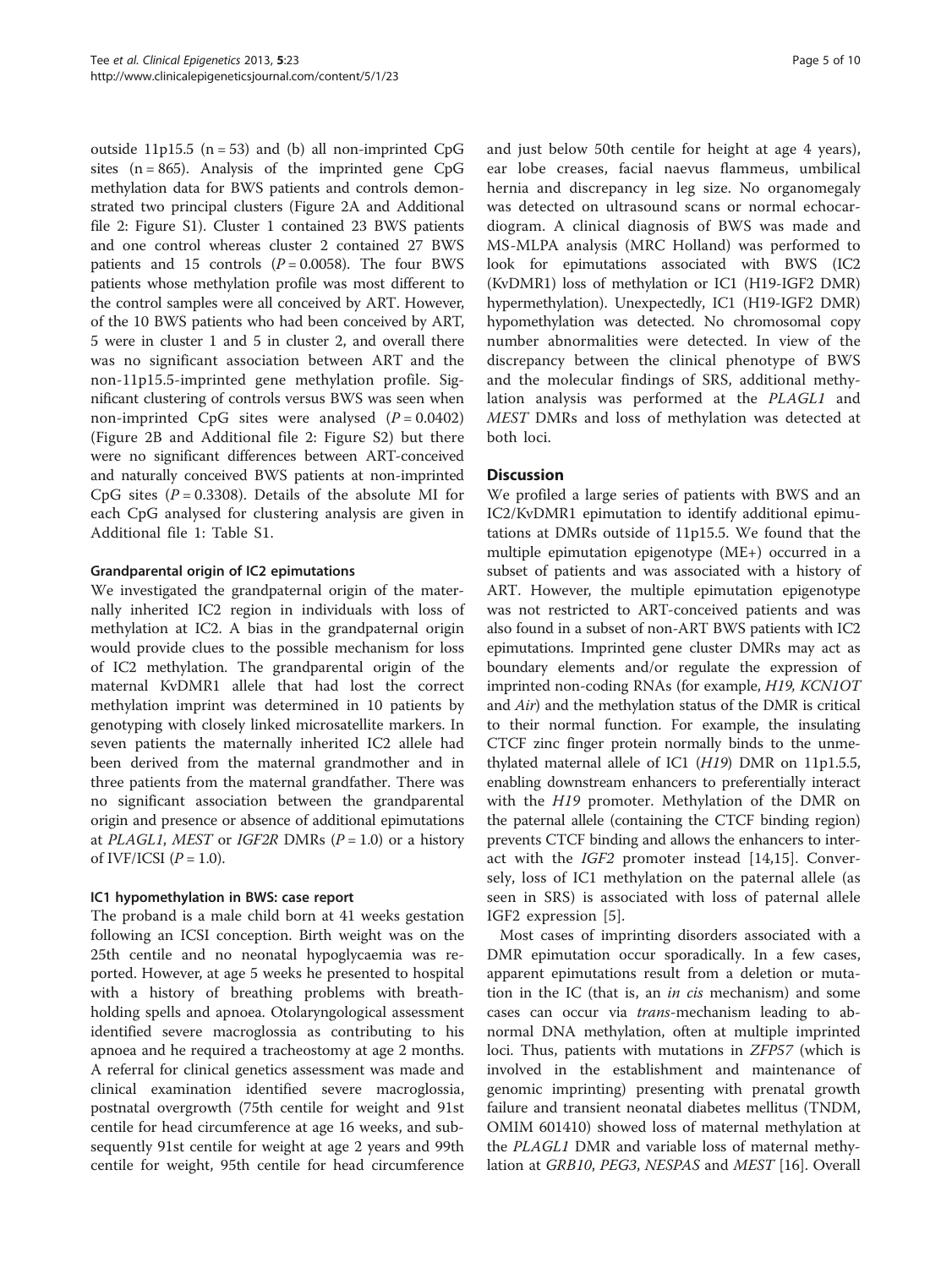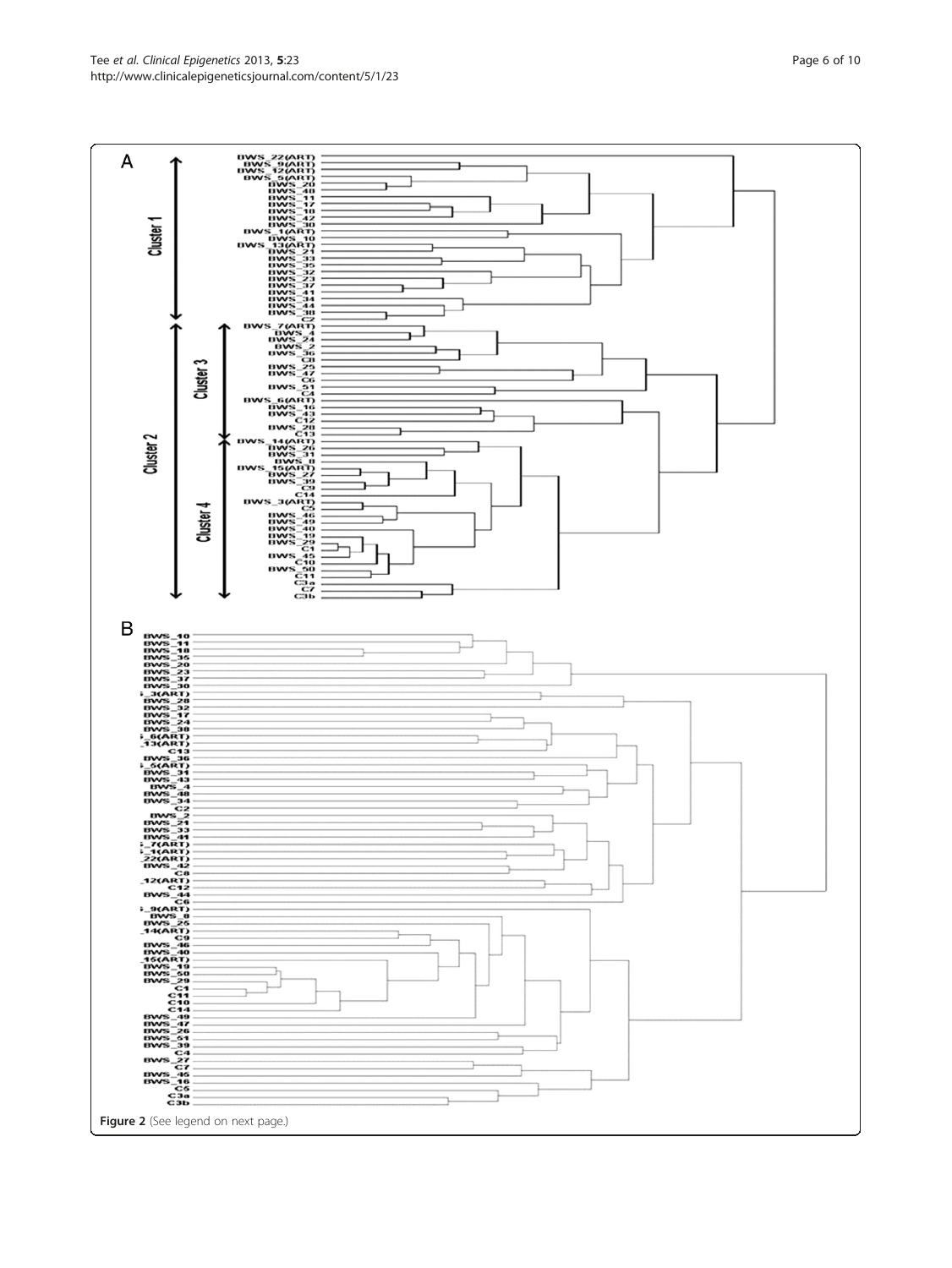#### <span id="page-6-0"></span>(See figure on previous page.)

Figure 2 Clustering dendrograms of Beckwith-Wiedemann syndrome (BWS) patients and controls (samples were assigned arbitrary numbers) according to methylation state of (A) all imprinted genes (excluding H19 and KvDMR1) and (B) all non-imprinted genes. \*BWS indicates samples from patients with BWS and C indicates control samples. Suffix (ART) denotes BWS patients conceived with ART. (A) Unsupervised analysis of cluster 1 versus cluster 2 showed significant grouping of controls versus BWS patients ( $P = 0.0054$ ). No significant clustering was detected of (i) BWS patients conceived via ART compared to BWS patients conceived naturally ( $P = 0.3082$ ) and (ii) controls versus BWS between cluster 3 and 4 ( $P = 0.52$ ). (B) Analysis of methylation status of CpGs associated with non-imprinted genes showed significant clustering of controls versus BWS ( $P = 0.0402$ ) but no significant clustering of BWS conceived by ART compared to BWS patients conceived naturally  $(P = 0.3308)$ .

however, mutations in ZFP57 and other trans-acting factors implicated in the establishment of genomic imprinting are rare causes of various imprinting disorder phenotypes [[16-18\]](#page-8-0). In addition to genetic causes, environmental factors may be associated with epimutations in a subset of patients. Thus, we and others have found an excess of being conceived by ART among children with sporadic BWS [[9](#page-8-0),[11](#page-8-0)]. Further studies have demonstrated that this finding reflects an association between post-ART BWS and IC2 epimutations (IC2 epimutations are found in >90% of post-ART BWS compared to approximately 50% of all cases) [\[10,19\]](#page-8-0). Though the relative risk of BWS (and possibly other imprinting disorders) is increased after ART, the absolute risk of having a child with an imprinting disorder for an individual ARTpregnancy appears to be small  $\langle 0.1\% \rangle$  [[20](#page-8-0)-[22\]](#page-8-0). Nevertheless, there is much interest in any association between ART and imprinting disorders as it would lend support to the hypothesis that congenital anomalies and growth restriction in ART-conceived children could be explained, at least in part, by epimutations [[10\]](#page-8-0).

Previously it was reported that about 25% of BWS patients with IC2 epimutations were also reported to have additional epimutations at non-11p15.5 IC DMRs [[7,8\]](#page-8-0). Other imprinting disorders such as SRS and pseudohypoparathyroidism (PHP type 1B) have also shown an ME + epigenotype [\[23-26](#page-8-0)]. However, in general the aetiology and clinical significance of ME + cases has been unclear. Although in a previous study of 55 patients with BWS and IC2 epimutations we found an association between BWS ME + cases and a history of ART, such an association has not been detected consistently [\[26,27](#page-8-0)]. Possible reasons for these differences might include inadequately powered studies or differences in ART protocols or DNA methylation detection assays. We therefore undertook methylation profiling a larger series of BWS patients at three specific IC DMRs (PLAGL1, MEST and IGF2R) that have been commonly reported to show aberrant methylation in imprinting disorder patients with multiple epimutations.

Loss of maternal allele methylation at the PLAGL1 DMR at 6q24-25 is the primary epimutation seen in TNDM but has also been reported to be hypomethylated in 2-9% of BWS patients and in SRS [\[7,8](#page-8-0),[10,12,23,24](#page-8-0)].

Interestingly whereas BWS is characterised by prenatal overgrowth and frequent neonatal hypoglycaemia, TNDM is characterised by intra-uterine growth failure and lack of subcutaneous fat and neonatal hyperglycaemia [\[28,29](#page-8-0)]. Up to 10% of patients with SRS have maternal uniparental disomy of chromosome 7 (mUPD7) and a small number of cases will have chromosome 7 duplications [[30](#page-8-0)]. The MEST DMR maps to 7q32 and in mice loss of the paternal allele leads to fetal growth failure [[31](#page-8-0)]. Hence MEST has been extensively investigated as a potential candidate gene for SRS and although the precise role of this locus in SRSassociated growth restriction is still unclear, MEST DMR epimutations have been described in patients with BWS (approximately 8%),  $PHP1B$  (10%) and ME + SRS [[7,25](#page-8-0)]. The insulin-like growth factor 2 receptor (IGF2R) inhibits IGF2-induced overgrowth by promoting clearance of IGF2 from the circulation [[32](#page-9-0)]. In mice  $Igf2r$  is imprinted and maternally expressed but the evidence that IGF2R is imprinted in humans is less strong, though it may exhibit polymorphic imprinting [[33](#page-9-0)]. In theory, gain of methylation at the IGF2R DMR would increase IGF2R expression and inhibit fetal growth whereas loss of methylation would promote overgrowth [\[34,35](#page-9-0)].

We found that LOM at PLAGL1 and MEST DMRs occurred in a minority of BWS patients at a frequency that was similar to that in other studies [[7\]](#page-8-0). As reported by others, we found that both LOM and GOM could occur at IGF2R DMR [\[36](#page-9-0)]. IGF2R hypermethylation has been reported in patients with growth retardation with and without SRS and we found IGF2R DMR hypermethylation in four BWS patients and a control individual. Though we did not find any overall correlations between methylation levels at PLAGL1, MEST and IGF2R DMRs, there was a tendency for hypomethylation at these loci to cluster in a small subset of patients. However, there was no evidence that patients with IGF2R hypermethylation were more susceptible to loss of methylation at PLAGL1 or MEST DMRs. As found in our previous smaller study, ART-conceived children were significantly over-represented among BWS ME + patients but more extensive methylation profiling using the CpG methylation array did not clearly differentiate between post-ART and naturally conceived BWS patients. Previously methylation profiling at imprinted loci in ART-conceived children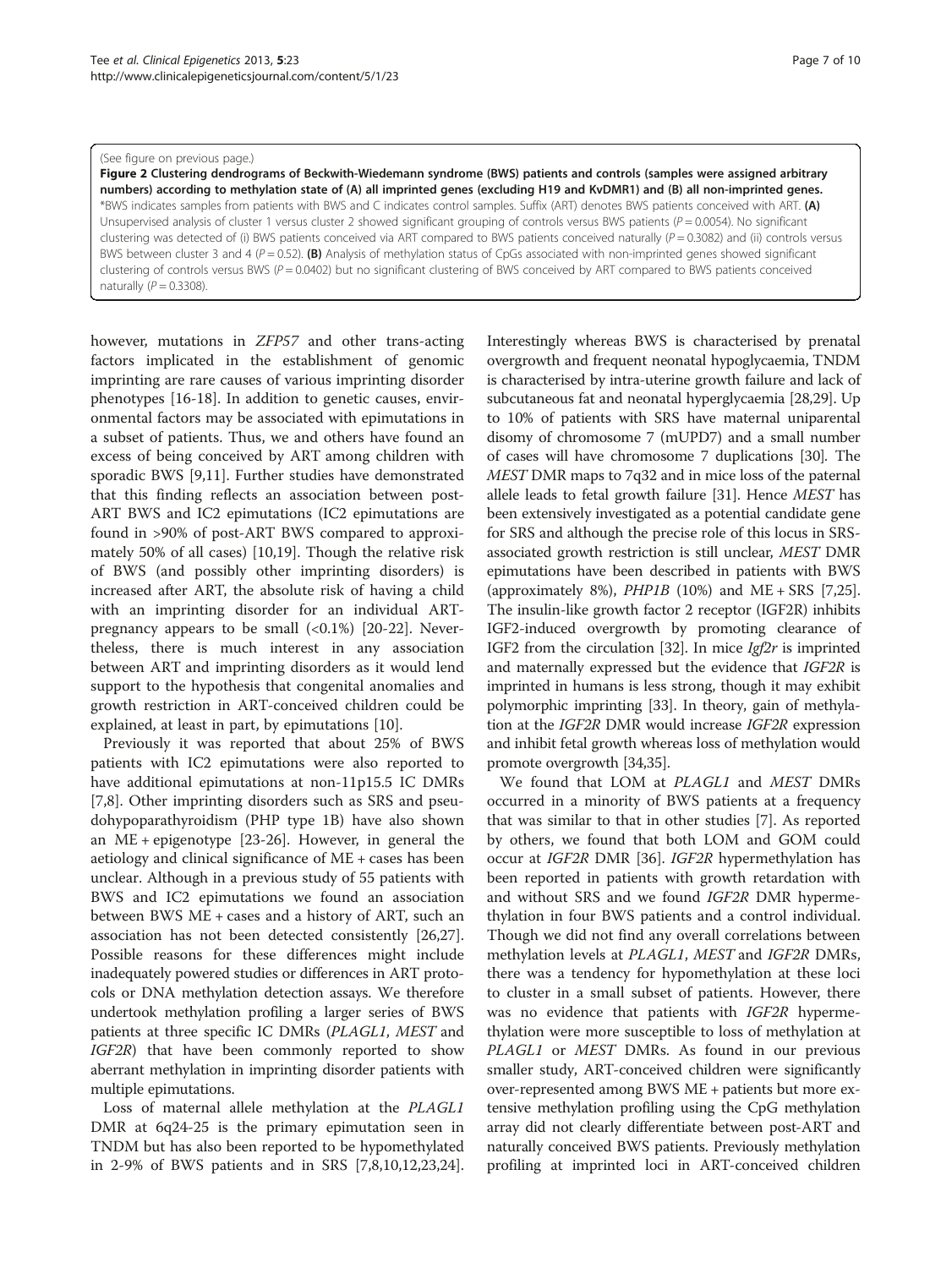<span id="page-7-0"></span>without imprinting disorders has shown no generalised tendency to methylation changes [[37](#page-9-0)]. We investigated a cohort with IC2 epimutations and though it could be argued that such cases might have been susceptible to ART-associated imprinting errors, only a minority had a ME + epigenotype. At this stage it is not known whether this subset of ME + patients are genetically predisposed to epimutations (for example, in response to environmental factors such as ART) or whether there are specific environmental factors implicated (for example, precise embryo culture conditions in post-ART cases).

We investigated whether the loss of maternal allele KvDMR1 methylation (a paternal epigenotype pattern) in BWS IC2 epimutation cases was associated with the grandparental origin of the allele (hypothesising that the LOM might result from a failure to reset the imprinting on the grandpaternal chromosome). We found no evidence of bias in grandparental origin suggesting that the imprinting defect occurred after erasure of the parental imprint and the defective imprinting resulted from disordered establishment or maintenance of the maternal allele imprint (which might be after fertilization). Interestingly, Buiting et al. reported that in patients with Angelman syndrome (AS) and 15q11 IC epimutations (loss of maternal allele methylation), there was no bias in grandparental origin of the chromosome carrying the abnormal imprint, but in Prader-Willi syndrome patients with no IC deletion, the paternal chromosome carrying an incorrect maternal imprint was preferentially derived from the paternal grandmother, raising the possibility that such cases result from a failure to erase the maternal imprint [\[36\]](#page-9-0). Both BWS and AS have been associated with ART and the suggestion that epimutations in these disorders might result from failure to establish or maintain germline imprints could fit with either of the major hypotheses for the association of imprinting disorders with ART, namely, (a) that infertility per se predisposes to abnormal imprinting and/or (b) that aspects of ART (for example, ovarian hyperstimulation, in vitro embryo culture etcetera) predispose to abnormal imprinting [\[20,](#page-8-0)[38](#page-9-0)].

## Conclusions

We did not detect any significant associations between loss (or gain) of methylation at PLAGL1, MEST and IGF2R DMRs and gestation-adjusted birth weight scores or specific clinical features of BWS and investigations in other cohorts have not detected consistent statistically significant clinical correlates of an ME + phenotype [\[7,8](#page-8-0)]. Though these findings could be interpreted as indicating that extra-11p15.5 epimutations might have no clinical significance, the case report of an ART-conceived child with clinically diagnosed BWS but loss of paternal allele methylation at the IC1 DMR (predicting a clinical diagnosis

of SRS) and epimutations at extra-11p15.5 DMRs strongly suggests that there can be clinical significance. The failure to detect a clear relationship between epimutations at specific DMRs and a specific clinical phenotype may reflect a number of variables including, (a) the variability of degree of methylation loss at individual DMRs (consistent with mosaicism that might differ between tissues), (b) that a comprehensive analysis of all IC DMRs has not been undertaken (and it cannot be excluded that epimutations at currently unrecognised IC DMRs might exist) and (c) the complexity of functional interactions between imprinted genes (for example, PLAGL1 and IGF2 [\[39,40](#page-9-0)]). It was interesting that we found some evidence that there might be differences between BWS patients and controls at non-imprinted CpG sites. Further studies are required to confirm this observation. Analyses to uncover potential effects of specific aspects of an ME + epigenotype on the phenotypic expression of BWS are likely to require both comprehensive IC methylation profiling and multicentre collaboration to generate large cohorts of patients. Nevertheless, such a study would have relevance for BWS and other imprinting disorders and might also inform the potential role of epimutations in children conceived by ART.

## Additional files

[Additional file 1: Table S1.](http://www.biomedcentral.com/content/supplementary/1868-7083-5-23-S1.pdf) Absolute methylation indices for each of the analysed CpG on Illumina® GoldenGate Cancer Panel 1. Target ID (as per array output) is given. Red indicates imprinted CpGs. Methylation values given to three decimal places. Sample ID refers to patients with Beckwith-Wiedemann syndrome (BWS) and controls. The suffix (ART) indicates conception by assisted reproductive technologies.

[Additional file 2: Figure S1.](http://www.biomedcentral.com/content/supplementary/1868-7083-5-23-S2.pdf) Analysis of the imprinted gene CpG methylation data for Beckwith-Wiedemann syndrome (BWS) patients and controls demonstrated two principal clusters (see [Results](#page-2-0) for details). The colours indicate methylation levels, ranging from red (hypermethylated) to blue (hypomethylated). Figure S2. Significant clustering of controls versus BWS seen when methylation at non-imprinted CpG sites was analysed  $(P = 0.0402)$  (see [Results](#page-2-0) for details). The colours indicate methylation levels, ranging from red (hypermethylated) to blue (hypomethylated).

#### Abbreviations

AS: Angelman syndrome; ART: Assisted reproductive technologies; BWS: Beckwith-Wiedemann syndrome; IC: Imprinting centre; DMR: Differentially methylated region; GOM: Gain of methylation; ICSI: Intracytoplasmic sperm injection; IGF2R: Insulin-like growth factor 2 receptor; IVF: In vitro fertilization; LOM: Loss of methylation; MI: Methylation index; MS-MLPA: Methylation-specific-multiplex ligation-dependent probe amplification; qPCR: Quantitative polymerase chain reaction; SRS: Silver-Russell syndrome; TNDM: Transient neonatal diabetes mellitus.

#### Competing interests

The authors declare that they have no competing interests.

#### Authors' contributions

LT, AS, MO, TH and CH performed laboratory investigations; DL, GK, HS, FM and EM collected and interpreted clinical and molecular information; LT, RPD and EM performed statistical analysis and data interpretation; EM conceived the study and wrote the first draft of the manuscript. All authors critically revised the manuscript. All authors read and approved the final manuscript.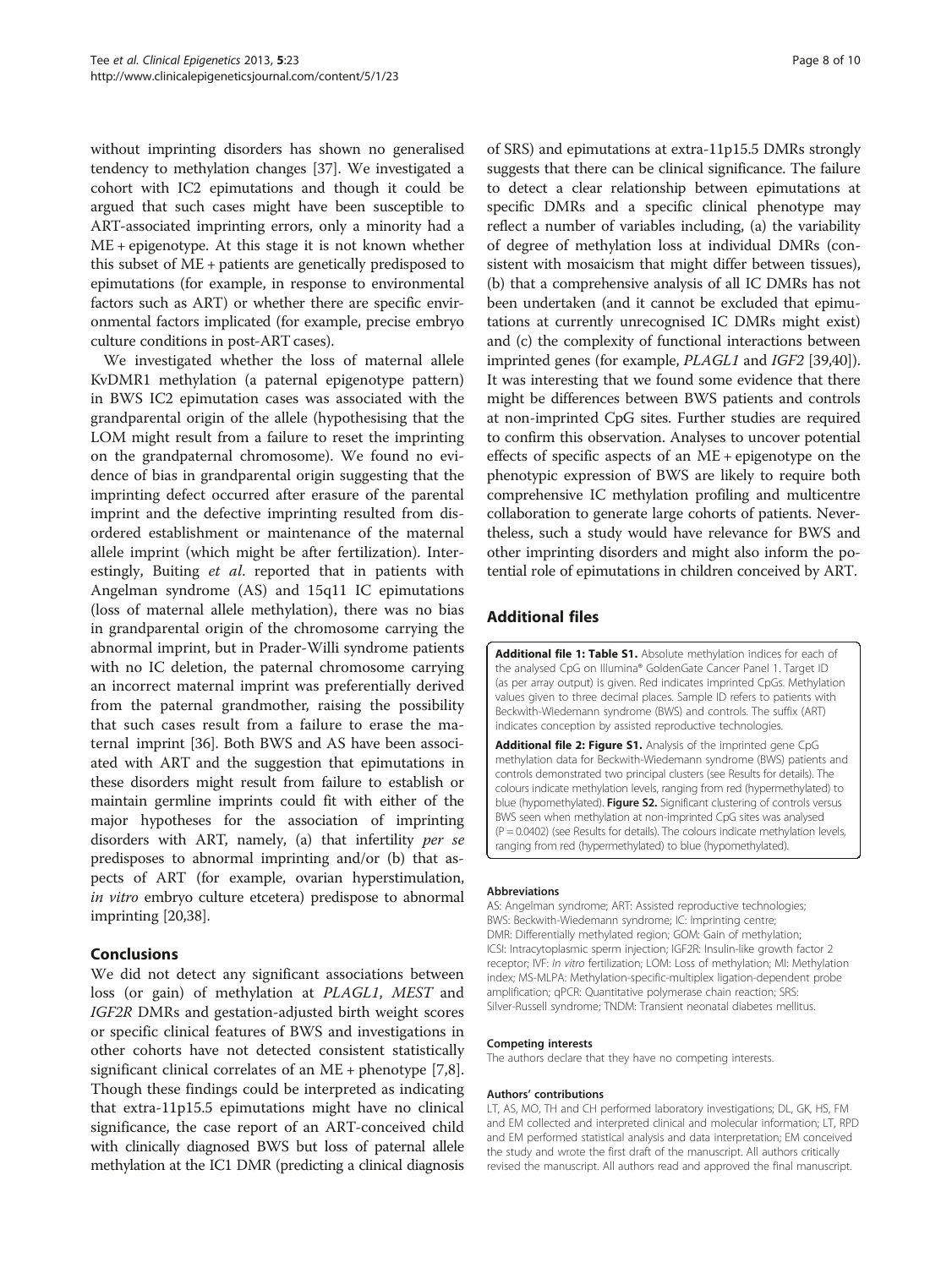#### <span id="page-8-0"></span>Acknowledgements

We thank Action Medical Research (LT and EM) and Birmingham Children's Hospital, Newlife Foundation and the Child Growth Foundation (RPD) for funding. LT is funded by Action Medical Research; RPD is funded by Birmingham Children's Hospital with additional funding from Newlife Foundation and the Child Growth Foundation. The funding bodies had no involvement in the design, implementation or reporting of this research.

#### Disclosure summary

The authors have nothing to disclose.

#### Author details

<sup>1</sup> Centre for Rare Diseases and Personalised Medicine, School of Clinical and Experimental Medicine, College of Medical and Dental Sciences, University of Birmingham, Edgbaston, Birmingham B15 2TT, UK. <sup>2</sup>West Midlands Regional Genetics Service, Birmingham Women's Hospital, Edgbaston, Birmingham B15 2TG, UK.<sup>3</sup> Department of Endocrinology, Birmingham Children's Hospital, Steelhouse Lane, Birmingham B4 6NH, UK. <sup>4</sup>Department of Clinical Genetics, Oxford Regional Genetics Service, Churchill Hospital, Oxford, UK. 5 Department of Medical Genetics, University of Cambridge, Cambridge CB2 2QQ, UK.

#### Received: 8 July 2013 Accepted: 1 November 2013 Published: 10 December 2013

#### References

- Reik W, Walter J: Genomic imprinting: parental influence on the genome. Nat Rev Genet 2001, 2:21–32.
- 2. Netchine I, Rossignol S, Azzi S, Le Bouc Y: Epigenetic anomalies in childhood growth disorders. Nestle Nutr Inst Workshop Ser 2013, 71:65–73.
- 3. Lim DH, Maher ER: Human imprinting syndromes. Epigenomics 2009, 1:347–369.
- 4. Reik W, Brown KW, Schneid H, Le Bouc Y, Bickmore W, Maher ER: Imprinting mutations in the Beckwith-Wiedemann syndrome suggested by altered imprinting pattern in the IGF2-H19 domain. Hum Mol Genet 1995, 4:2379–2385.
- Gicquel C, Rossignol S, Cabrol S, Houang M, Steunou V, Barbu V, Danton F, Thibaud N, Le Merrer M, Burglen L, Bertrand AM, Netchine I, Le Bouc Y: Epimutation of the telomeric imprinting center region on chromosome 11p15 in Silver-Russell syndrome. Nat Genet 2005, 37:1003–1007.
- 6. Engel JR, Smallwood A, Harper A, Higgins MJ, Oshimura M, Reik W, Schofield PN, Maher ER: Epigenotype-phenotype correlations in Beckwith-Wiedemann syndrome. J Med Genet 2000, 37:921–926.
- Bliek J, Verde G, Callaway J, Maas SM, De Crescenzo A, Sparago A, Cerrato F, Russo S, Ferraiuolo S, Rinaldi MM, Fischetto R, Lalatta F, Giordano L, Ferrari P, Cubellis MV, Larizza L, Temple IK, Mannens MM, Mackay DJ, Riccio A: Hypomethylation at multiple maternally methylated imprinted regions including PLAGL1 and GNAS loci in Beckwith-Wiedemann syndrome. Eur J Hum Genet 2009, 17:611–619.
- 8. Rossignol S, Steunou V, Chalas C, Kerjean A, Rigolet M, Viegas-Pequignot E, Jouannet P, Le Bouc Y, Gicquel C: The epigenetic imprinting defect of patients with Beckwith-Wiedemann syndrome born after assisted reproductive technology is not restricted to the 11p15 region. J Med Genet 2006, 43:902–907.
- 9. Halliday J, Oke K, Breheny S, Algar E, Amor DJ: Beckwith-Wiedemann syndrome and IVF: a case-control study. Am J Hum Genet 2004, 75:526–528.
- 10. Lim D, Bowdin SC, Tee L, Kirby GA, Blair E, Fryer A, Lam W, Oley C, Cole T, Brueton LA, Reik W, Macdonald F, Maher ER: Clinical and molecular genetic features of Beckwith-Wiedemann syndrome associated with assisted reproductive technologies. Hum Reprod 2009, 24:741–747.
- 11. Maher ER, Brueton LA, Bowdin SC, Luharia A, Cooper W, Cole TR, Macdonald F, Sampson JR, Barratt CL, Reik W, Hawkins MM: Beckwith-Wiedemann syndrome and assisted reproduction technology (ART). J Med Genet 2003, 40:62–64.
- 12. Cooper WN, Curley R, Macdonald F, Maher ER: Mitotic recombination and uniparental disomy in Beckwith-Wiedemann syndrome. Genomics 2007, 89:613–617.
- 13. McRonald FE, Morris MR, Gentle D, Winchester L, Baban D, Ragoussis J, Clarke NW, Brown MD, Kishida T, Yao M, Latif F, Maher ER: CpG methylation

profiling in VHL related and VHL unrelated renal cell carcinoma. Mol Cancer 2009, 8:31.

- 14. Horike S, Mitsuya K, Meguro M, Kotobuki N, Kashiwagi A, Notsu T, Schulz TC, Shirayoshi Y, Oshimura M: Targeted disruption of the human LIT1 locus defines a putative imprinting control element playing an essential role in Beckwith-Wiedemann syndrome. Hum Mol Genet 2000, 9:2075–2083.
- 15. Bell AC, Felsenfeld G: Methylation of a CTCF-dependent boundary controls imprinted expression of the Igf2 gene. Nature 2000, 405:482–485.
- 16. Mackay DJ, Callaway JL, Marks SM, White HE, Acerini CL, Boonen SE, Dayanikli P, Firth HV, Goodship JA, Haemers AP, Hahnemann JM, Kordonouri O, Masoud AF, Oestergaard E, Storr J, Ellard S, Hattersley AT, Robinson DO, Temple IK: Hypomethylation of multiple imprinted loci in individuals with transient neonatal diabetes is associated with mutations in ZFP57. Nat Genet 2008, 40:949–951.
- 17. Murdoch S, Djuric U, Mazhar B, Seoud M, Khan R, Kuick R, Bagga R, Kircheisen R, Ao A, Ratti B, Hanash S, Rouleau GA, Slim R: Mutations in NALP7 cause recurrent hydatidiform moles and reproductive wastage in humans. Nat Genet 2006, 38:300–302.
- 18. Meyer E, Lim D, Pasha S, Tee LJ, Rahman F, Yates JR, Woods CG, Reik W, Maher ER: Germline mutation in NLRP2 (NALP2) in a familial imprinting disorder (Beckwith-Wiedemann syndrome). PLoS Genet 2009, 5:e1000423.
- 19. Gicquel C, Gaston V, Mandelbaum J, Siffroi JP, Flahault A, Le Bouc Y: In vitro fertilization may increase the risk of Beckwith-Wiedemann syndrome related to the abnormal imprinting of the KCN1OT gene. Am J Hum Genet 2003, 72:1338–1341.
- 20. Manipalviratn SA, DeCherney A, Segars J: Imprinting disorders and assisted reproductive technology. Fertil Steril 2009, 91:305–315.
- 21. Owen CM, Segars JH Jr: Imprinting disorders and assisted reproductive technology. Semin Reprod Med 2009, 27:417–428.
- 22. Sutcliffe AG, Peters CJ, Bowdin S, Temple K, Reardon W, Wilson L, Clayton-Smith J, Brueton LA, Bannister W, Maher ER: Assisted reproductive therapies and imprinting disorders–a preliminary British survey. Hum Reprod 2006, 21:1009–1011.
- 23. Dias RP, Bogdarina I, Cazier JB, Buchanan C, Donaldson MC, Johnston LB, Hokken-Koelega AC, Clark AJ: Multiple segmental uniparental disomy associated with abnormal DNA methylation of imprinted Loci in silverrussell syndrome. J Clin Endocrinol Metab 2012, 97:E2188–E2193.
- 24. Azzi S, Rossignol S, Steunou V, Sas T, Thibaud N, Danton F, Le Jule M, Heinrichs C, Cabrol S, Gicquel C, Le Bouc Y, Netchine I: Multilocus methylation analysis in a large cohort of 11p15-related foetal growth disorders (Russell Silver and Beckwith Wiedemann syndromes) reveals simultaneous loss of methylation at paternal and maternal imprinted loci. Hum Mol Genet 2009, 18:4724–4733.
- 25. Court F, Martin-Trujillo A, Romanelli V, Garin I, Iglesias-Platas I, Salafsky I, Guitart M, Perez de Nanclares G, Lapunzina P, Monk D: Genome-wide allelic methylation analysis reveals disease-specific susceptibility to multiple methylation defects in imprinting syndromes. Hum Mutat 2013, 34:595–602.
- 26. Poole RL, Docherty LE, Al Sayegh A, Caliebe A, Turner C, Baple E, Wakeling E, Harrison L, Lehmann A, Temple IK, Mackay DJ, International Clinical Imprinting Consortium: Targeted methylation testing of a patient cohort broadens the epigenetic and clinical description of imprinting disorders. Am J Med Genet A 2013, 161:2174–2182.
- 27. Hiura H, Okae H, Miyauchi N, Sato F, Sato A, Van De Pette M, John RM, Kagami M, Nakai K, Soejima H, Ogata T, Arima T: Characterization of DNA methylation errors in patients with imprinting disorders conceived by assisted reproduction technologies. Hum Reprod 2012, 27:2541–2548.
- 28. Docherty LE, Kabwama S, Lehmann A, Hawke E, Harrison L, Flanagan SE, Ellard S, Hattersley AT, Shield JP, Ennis S, Mackay DJ, Temple IK: Clinical presentation of 6q24 transient neonatal diabetes mellitus (6q24 TNDM) and genotype-phenotype correlation in an international cohort of patients. Diabetologia 2013, 56:758–762.
- 29. Elliott M, Bayly R, Cole T, Temple IK, Maher ER: Clinical features and natural history of Beckwith-Wiedemann syndrome: presentation of 74 new cases. Clin Genet 1994, 46:168–174.
- Abu-Amero S, Monk D, Frost J, Preece M, Stanier P, Moore GE: The genetic aetiology of Silver-Russell syndrome. J Med Genet 2008, 45:193-199.
- 31. Lefebvre L, Viville S, Barton SC, Ishino F, Keverne EB, Surani MA: Abnormal maternal behaviour and growth retardation associated with loss of the imprinted gene mest. Nat Genet 1998, 20:163–169.